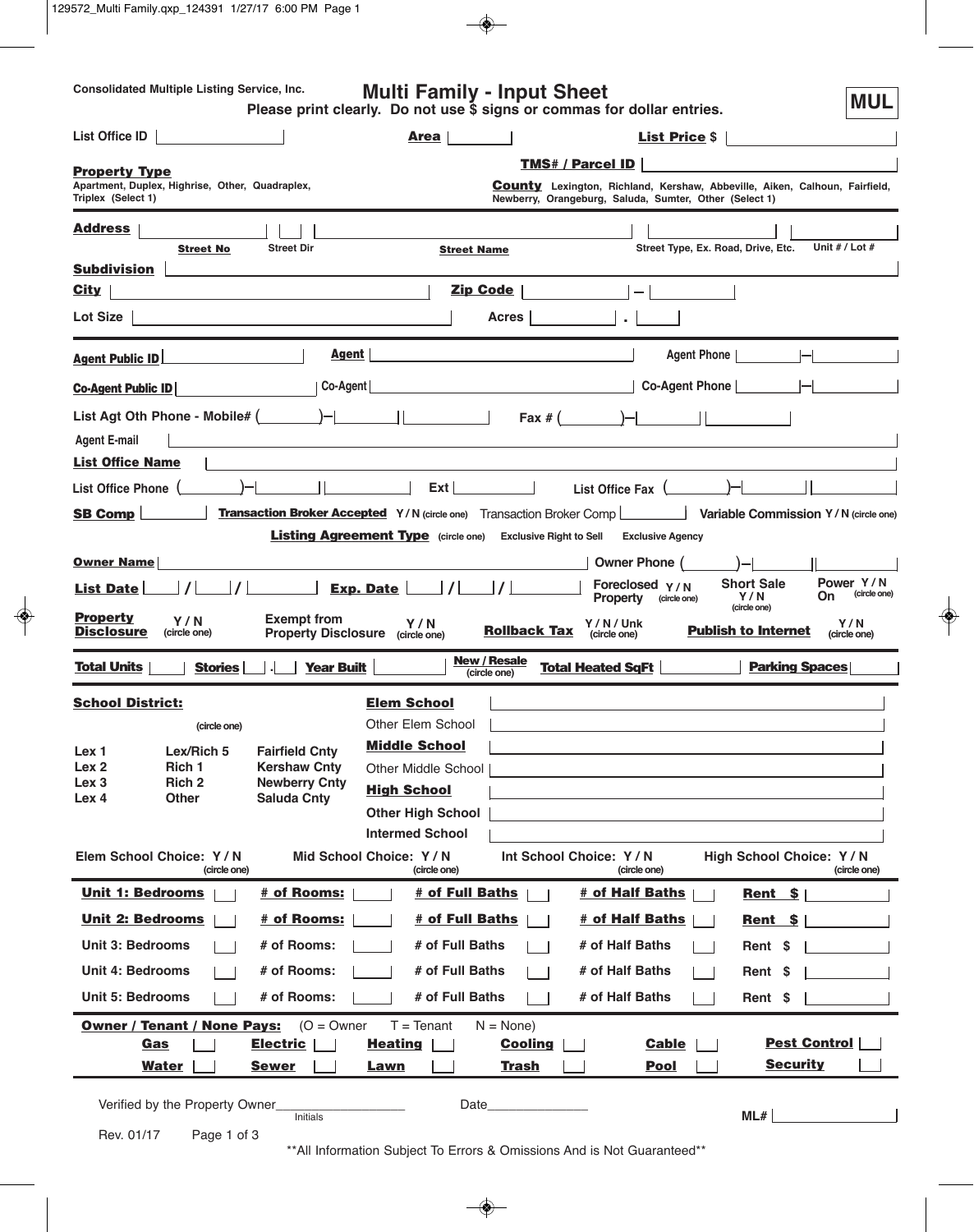# **Property Address\_\_\_\_\_\_\_\_\_\_\_\_\_\_\_\_\_\_\_\_\_\_\_\_\_\_\_\_\_\_\_\_\_\_\_\_\_\_\_\_\_\_\_\_\_\_\_\_\_\_\_\_\_\_\_\_\_\_ MUL**

**PUBLIC REMARKS** Additional remarks attach separate page. (1500 char max – No Branding, Sales Incentives, Bonuses, or Codes – Must Be Fair Housing Compliant)

**AGENT REMARKS (NON-PUBLIC)** Attach separate page if necessary. (500 char max)

**DIRECTIONS** Attach separate page if necessary. (300 char max)

# **Exterior Finish**

- **■** Aluminum
- **■** Asbestos
- **■** Block
- **■** Brick All Sides (Abv Found)
- **■** Brick Partial (Abv Found) **■** Cedar
- **■** Fiber Cement i.e. Hardy Plank
- **■** Log
- **■** Other
- Stone
- **■** Stucco Hard Coat
- Stucco Synthetic **■** Vinyl
- **■** Wood
- **■** Wood Fiber i.e. Masonite

# **Foundation**

# **■** Crawl

- **■** Crawl Space
- **■** Slab

# **Parking**

- **■** Assigned
- **■** Carport
- **■** Covered **■** Garage
- **■** None
- **■** Off Street
- **■** Other
- **■** Unassigned

Rev. 01/17 Page 2 of 3

# **Exterior**

- **■** Balcony **■** Boat Ramp
- **■** Deck
- **■** Dock
- **■** Dock Shared
- **■** Fence
- **■** Fence Full
- **■** Fence Partial
- **■** Fireplace
- Front Porch **■** Grill
- **Handicap**
- Hot Tub
- Landscape Lighting
- Patio
- **■** Pool
- **■** Recreation Facility
- **■** Screen Porch
- **■** Sprinkler

# **Restrictions**

- **■** Association **■** No Boats
- **■** No Dish
- **■** No Motorcycles
- **■** No Pets
- **■** No RV
- **■** Other
- 

Verified by the Property Owner\_\_\_\_\_\_\_\_\_\_\_\_\_\_\_\_\_\_ Date\_\_\_\_\_\_\_\_\_\_\_\_\_\_

**Laundry ■** Coin

**CHECK ALL THAT APPLY**

- **■** Individual
- **■** None
- **■** Other

# **Floors**

- **■** Carpet
- **■** Concrete
- **■** Hardwood
- **■** Laminate
- **■** Marble **■** Other
- **■** Parquet
- **■** Slate
- **■** Tile
- **■** Vinyl

### **Other**

- **■** Com Heat
- **■** Shed
- **■** Storage
- **■** Utility **■** Vending
- 

# **Unit 1-Appliance**

- **■** Compactor **■** Dishwasher
- **■** Disposal

Initials **ML#**

\*\*All Information Subject To Errors & Omissions And is Not Guaranteed\*\*

- **■** Dryer
- **■** Grill

## **■** Icemaker

**■** None **■** Other **■** Vacant

**Unit 2-Appliance ■** Compactor **■** Dishwasher **■** Disposal **■** Dryer **■** Grill **■** Icemaker **■** Microwave **■** None **■** Oven **■** Range **■** Refrigerator **■** Washer **■** Water Softener

**Unit 2 - Features ■** Attic Storage **■** Basement **■** Book

**■** Cathedral Ceiling **■** Ceiling Fan **■** Central Vacuum **■** Drapes **■** Fireplace **■** Garage Opener **■** Humidifer **■** Intercom **■** Security System **■** Wetbar **■** Whirlpool

- **■** Microwave
- **■** None
- **■** Oven
- **■** Range
- **■** Refrigerator
- **■** Washer
- **■** Water Softener

### **Unit 1 - Features**

**■** Attic Storage

- **■** Basement
- **■** Book
- **■** Cathedral Ceiling

**■** Garage Opener **■** Humidifer **■** Intercom **■** Security System **■** Wetbar **■** Whirlpool

**Unit 1 - Lease ■** Weekly **■** Monthly **■** Six Months **■** One Year **■** Two Years

- **■** Ceiling Fan
- **■** Central Vacuum **■** Drapes **■** Fireplace